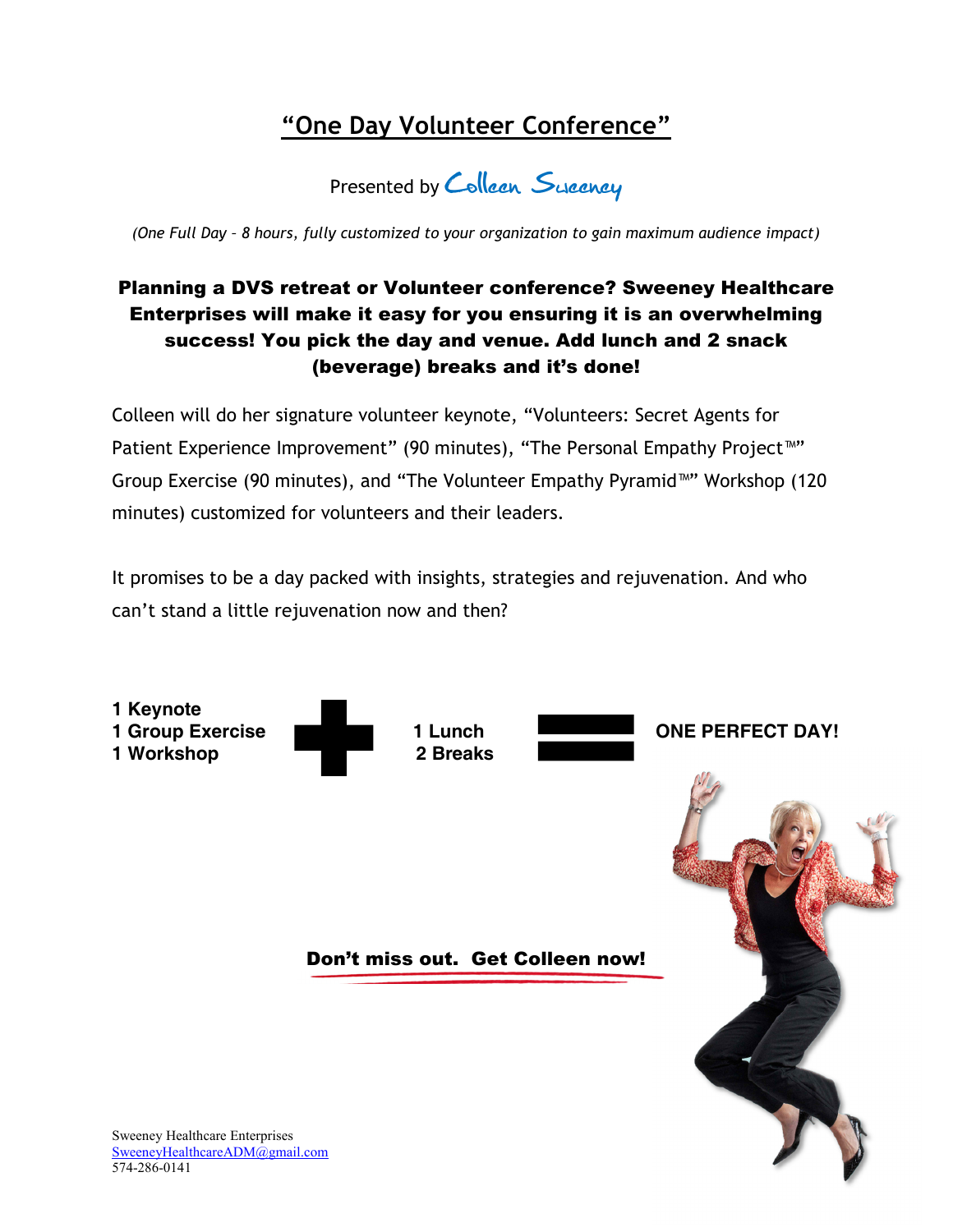# **"Volunteers: Secret Agents for Patient Experience Improvement"**

#### **Standard keynote designed for volunteers and their leaders**

(90 minutes of material that makes a difference)

One of the most visible departments in an organization is the volunteer force. They are everywhere! Understanding the crucial role the volunteer plays in the patient experience is essential to understanding the power that each volunteer has within them. This program will explore **The Patient Empathy Project℠** and its findings. This study was conducted to identify patients' most prominent fears in healthcare in an effort to sensitize caregivers to their concerns. Awareness of what patients fear can help volunteers make an emotional connection between 'always' behaviors and the words they choose, and the affect it will have on the patient experience.

Colleen will help volunteer services think bigger and differently about the work they do and the value they can bring to an organization! She will share 10 things you can implement immediately to change the culture of your volunteer service. Be ready to feel motivated, moved and empowered!

### **Group Exercise: "The Personal Empathy Project™"**

#### (60 to 90 insightful minutes)

Taking a good look at our own personal fears in healthcare can help to narrow the gap that stands in the way of our connection with patients' fear. Empathy is an ability that can be developed more fully when we take the time to examine our own anxieties. Through this exercise, we discover that we hold the answers to calming patients fear within ourselves.

The Patient Empathy Project<sup>s</sup><sup>m</sup> revealed that many of the fears we suffer from as adults stem from earlier childhood experiences. Each of us is a prisoner of our past experiences. Using artwork, Colleen will help audiences identify their own fears in healthcare settings. Often emotional, frequently surprising, always valuable, this exercise is one of the key components to allowing us to see the healthcare experience as patients see it.

This session is a perfect fit for an all-day Leadership Development Meeting, Nurse Retreat, or Volunteer Conference!